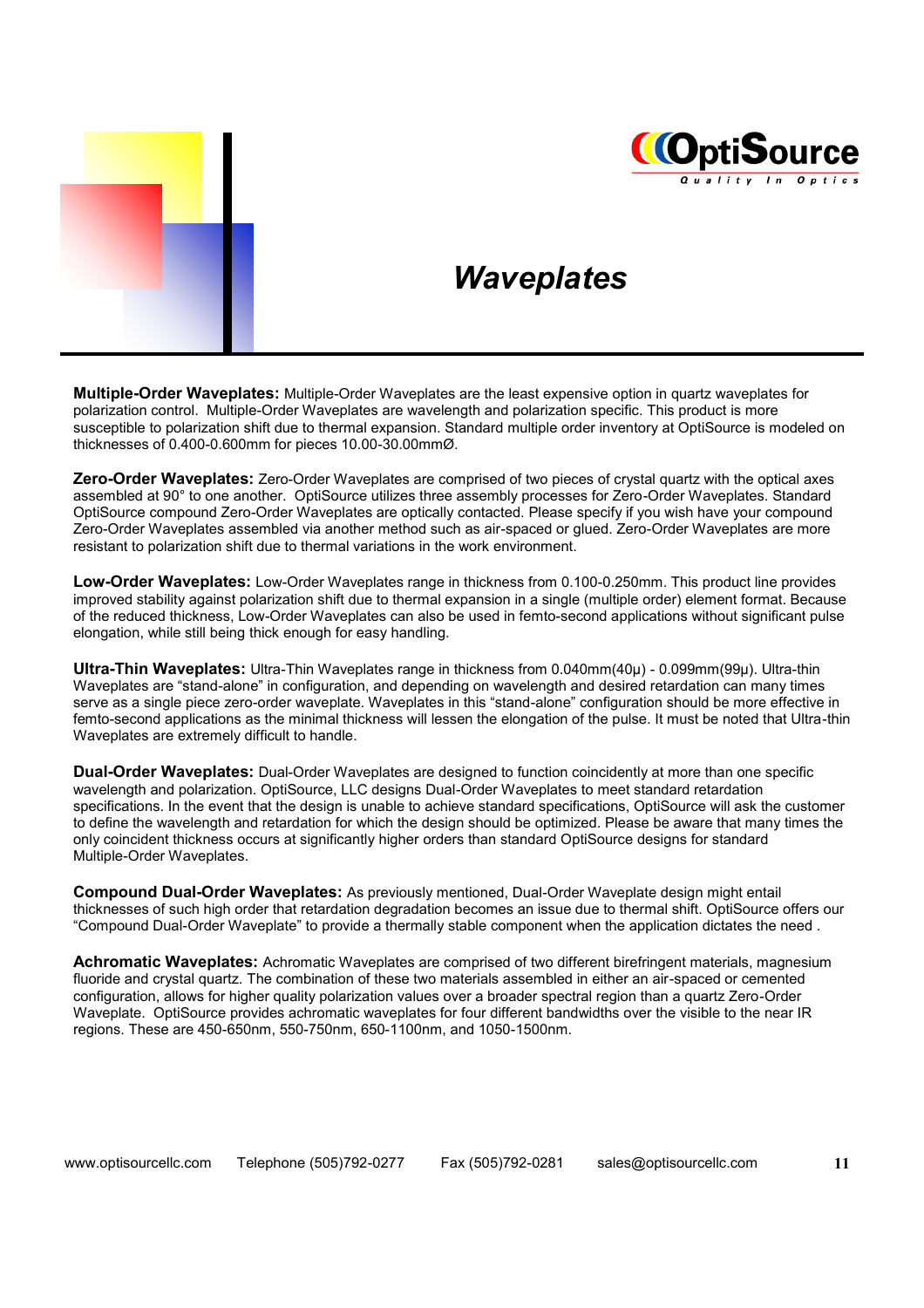

# *Multiple-Order Waveplates*

#### **Product Code: QWPM**



Substrate Material: Crystal Quartz Diameter Tolerance: +0.000/-0.010" [+0.00/-0.25mm] Standard Thickness Range: 0.250-1.50mm Transmitted Wavefront Distortion: λ/10 @ 632.8nm over clear aperture Surface Quality: 10-5 Parallelism: ≤ 0.5 arc seconds Clear Aperture: ≥ central 85% of diameter Retardation Tolerance: λ/100-λ/600 typical (wavelength dependent) Damage Threshold: 1MW/cm<sup>2</sup> (CW); 10J/cm<sup>2</sup>, 10ns pulse typical @ 1064nm

Multiple-Order Waveplates (QWPM) are available coated or uncoated, with or

without anodized aluminum mounts.

- Customer specified antireflection coatings are available, beginning on catalog page 38.
- Non-standard dimensions, shapes and wavelengths are also available, but require a quotation for price and delivery. Please contact OptiSource, LLC Technical Sales for all of your non-standard requirements.



**12** www.optisourcellc.com Telephone (505)792-0277 Fax (505)792-0281 sales@optisourcellc.com

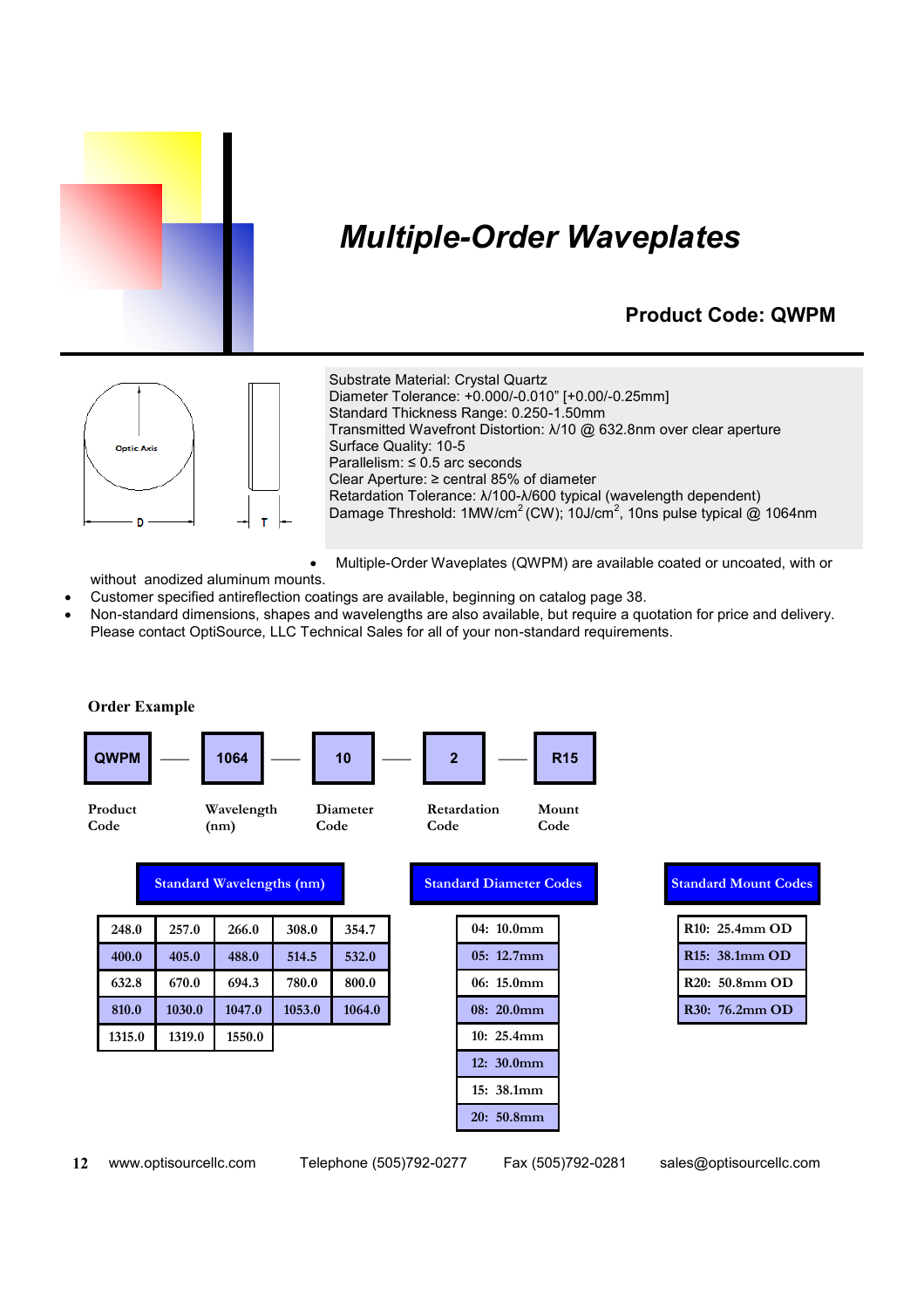



# *Zero-Order Waveplates*

#### **Product Code: QWPO / ASQWPO**



Substrate Material: Crystal Quartz Diameter Tolerance: +0.000/-0.010" [+0.00/-0.25mm] Standard Thickness Range: 0.80-1.60mm Transmitted Wavefront Distortion: λ/10 @ 632.8nm over clear aperture Surface Quality: 10-5 Parallelism: ≤ 0.5 arc seconds Clear Aperture: ≥ central 85% of diameter Retardation Tolerance: λ/100-λ/600 typical (wavelength dependent) Damage Threshold: 1MW/cm<sup>2</sup> (CW); 10J/cm<sup>2</sup>, 10ns pulse typical @ 1064nm

- Zero-Order Waveplates (QWPO/ASQWPO) are available coated or uncoated; with or without anodized aluminum mounts.
- Customer specified antireflection coatings are available, beginning on catalog page 38.
- Standard Zero-Order waveplates are optically contacted, but are also available air-spaced (AS).
- x Non-standard dimensions, shapes and wavelengths are also available, but require a quotation for price and delivery. Please contact OptiSource, LLC Technical Sales for all of your non-standard requirements.

**QWPO or**  $\begin{bmatrix} 2 \text{WPO} & 0 \\ 0 \text{WPO} & 0 \end{bmatrix}$  — | 1064 | — | 10 | — | 2 | — | R15 **Order Example Product Code Wavelength (nm) Retardation Code Diameter Code Mount Code Standard Wavelengths (nm) Standard Diameter Codes 04: 10.0mm 248.0 257.0 266.0 308.0 354.7**

| 400.0  | 405.0  | 488.0  | 514.5  | 532.0  |
|--------|--------|--------|--------|--------|
| 632.8  | 670.0  | 694.3  | 780.0  | 800.0  |
| 810.0  | 1030.0 | 1047.0 | 1053.0 | 1064.0 |
| 1315.0 | 1319.0 | 1550.0 |        |        |

| 04:10.0mm     |
|---------------|
| 05: 12.7mm    |
| 06: 15.0mm    |
| $08: 20.0$ mm |
| 10:25.4mm     |
| 12: 30.0mm    |
| 15:38.1mm     |
| 20:50.8mm     |

| Standard Mount Codes |                                                                      |  |  |  |
|----------------------|----------------------------------------------------------------------|--|--|--|
|                      |                                                                      |  |  |  |
|                      |                                                                      |  |  |  |
|                      |                                                                      |  |  |  |
|                      |                                                                      |  |  |  |
|                      |                                                                      |  |  |  |
|                      | R10: 25.4mm OD<br>R15: 38.1mm OD<br>R20: 50.8mm OD<br>R30: 76.2mm OD |  |  |  |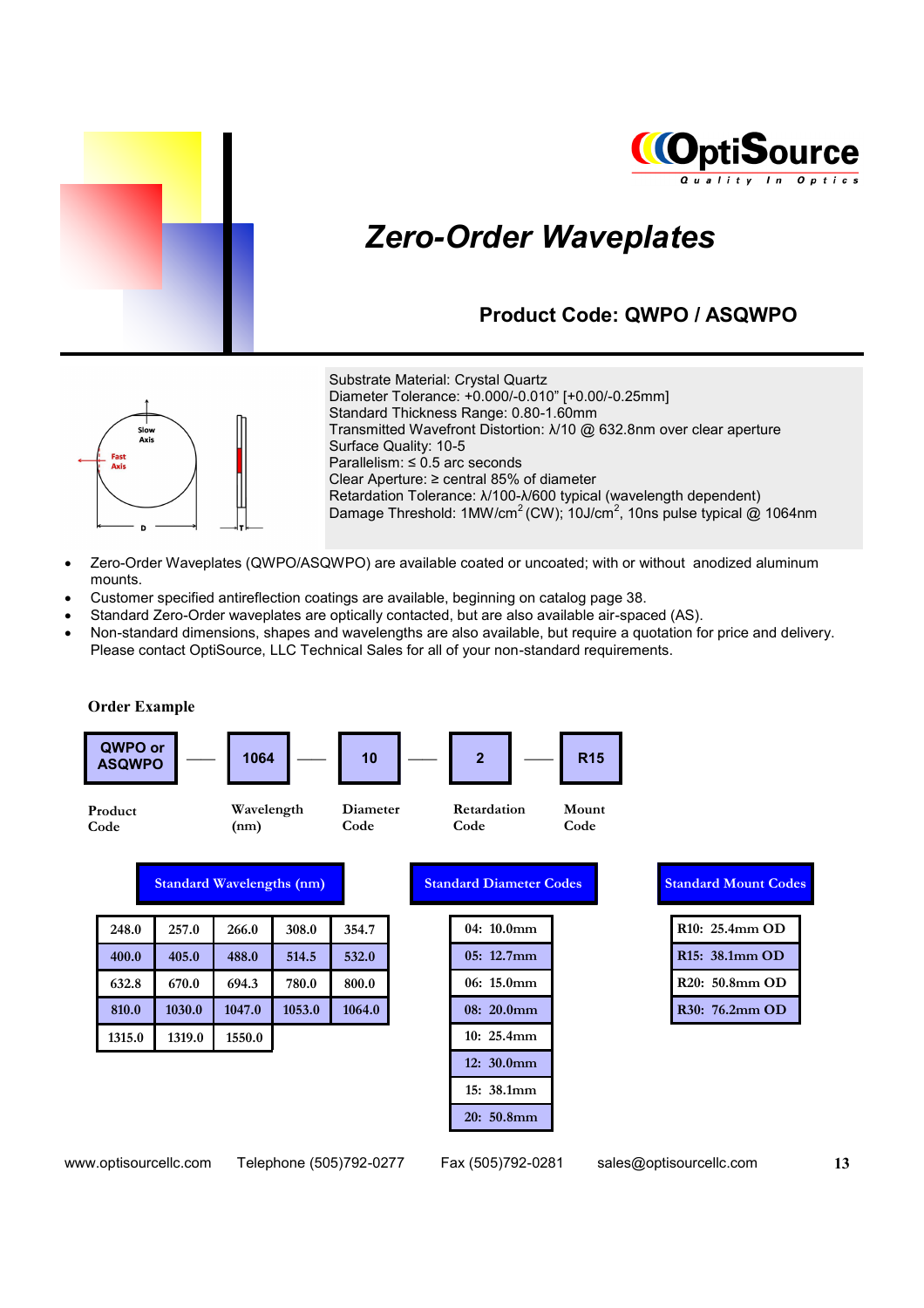

# *Low-Order Waveplates*

### **Product Code: QWPL**



Substrate Material: Crystal Quartz Diameter Tolerance: +0.000/-0.010" [+0.00/-0.25mm] Standard Thickness Range: 0.100-0.250mm Transmitted Wavefront Distortion: λ/10 @ 632.8nm over clear aperture Surface Quality: 10-5 Parallelism: ≤ 0.5 arc seconds Clear Aperture: ≥ central 85% of diameter Retardation Tolerance: λ/100-λ/600 typical (wavelength dependent) Damage Threshold: 1MW/cm<sup>2</sup> (CW); 10J/cm<sup>2</sup>, 10ns pulse typical @ 1064nm

- Low-Order Waveplates (QWPL) are available coated or uncoated; with or without anodized aluminum mounts.
- Customer specified antireflection coatings are available, beginning on catalog page 38.
- x Non-standard dimensions, shapes and wavelengths are also available, but require a quotation for price and delivery. Please contact OptiSource, LLC Technical Sales for all of your non-standard requirements.



**14** www.optisourcellc.com Telephone (505)792-0277 Fax (505)792-0281 sales@optisourcellc.com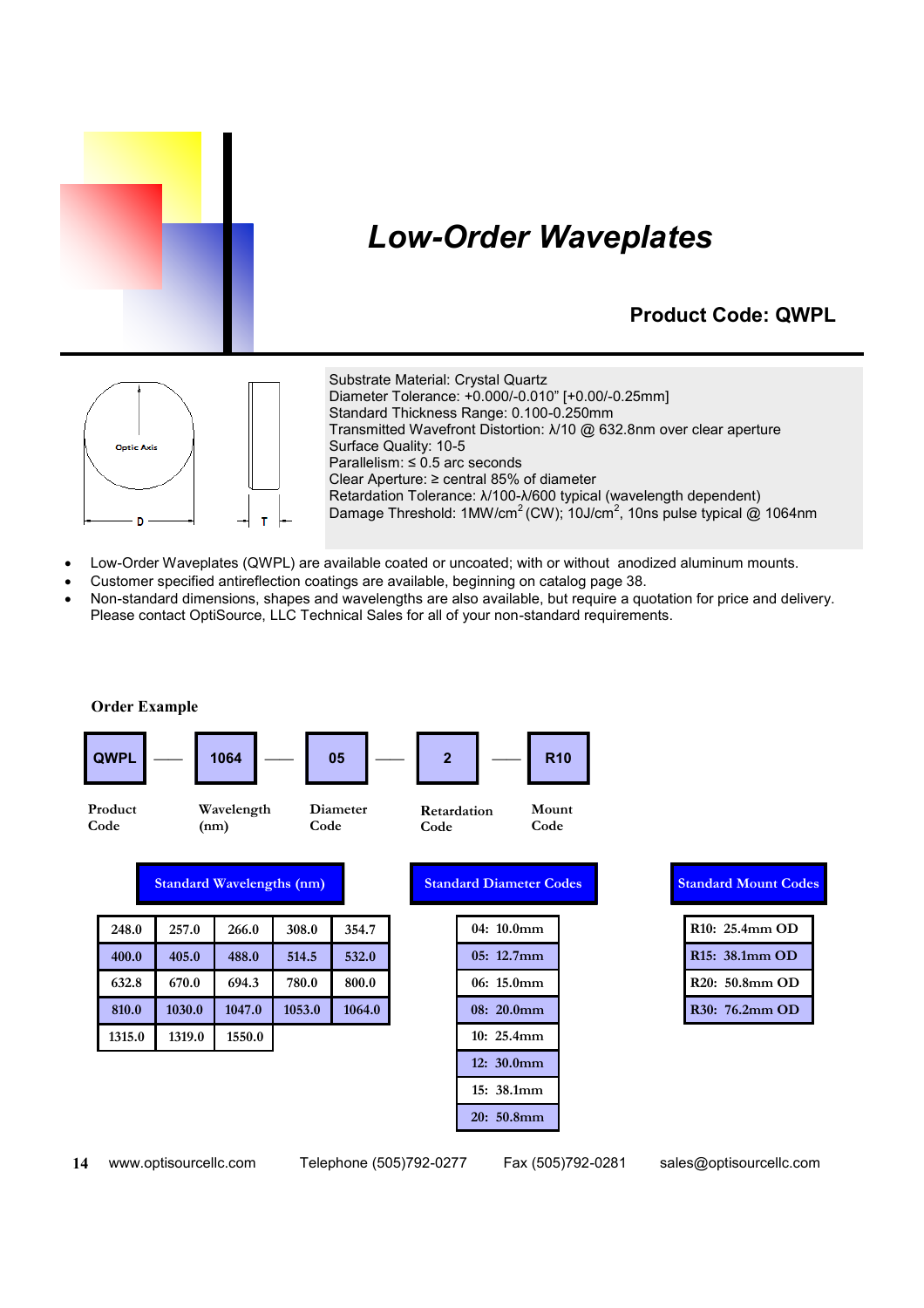



# *Ultra-Thin Waveplates*

### **Product Code: UTWP**



Substrate Material: Crystal Quartz Diameter Tolerance: +0.000/-0.010" [+0.00/-0.25mm] Standard Thickness Range: 50-100 microns Transmitted Wavefront Distortion: λ/10 @ 632.8nm over clear aperture Surface Quality: 10-5 Parallelism: ≤ 0.5 arc seconds Clear Aperture: ≥ central 85% of diameter Retardation Tolerance: λ/100-λ/600 typical (wavelength dependent) Damage Threshold: 1MW/cm<sup>2</sup> (CW); 10J/cm<sup>2</sup>, 10ns pulse typical @ 1064nm

- Ultra-Thin Waveplates (UTWP) are available coated or uncoated; with or without anodized aluminum mounts.
- Customer specified antireflection coatings are available, beginning on catalog page 38.
- x Non-standard dimensions, shapes and wavelengths are also available, but require a quotation for price and delivery. Please contact OptiSource, LLC Technical Sales for all of your non-standard requirements.

| <b>Order Example</b> |                                  |                    |        |          |                |                                |               |                             |  |
|----------------------|----------------------------------|--------------------|--------|----------|----------------|--------------------------------|---------------|-----------------------------|--|
| <b>UTWP</b>          |                                  | 1064               |        | 10       | $\overline{2}$ |                                | <b>R15</b>    |                             |  |
| Product<br>Code      |                                  | Wavelength<br>(nm) | Code   | Diameter | Code           | Retardation                    | Mount<br>Code |                             |  |
|                      | <b>Standard Wavelengths (nm)</b> |                    |        |          |                | <b>Standard Diameter Codes</b> |               | <b>Standard Mount Codes</b> |  |
| 248.0                | 257.0                            | 266.0              | 308.0  | 354.7    |                | 04: 10.0mm                     |               | R10: 25.4mm OD              |  |
| 400.0                | 405.0                            | 488.0              | 514.5  | 532.0    |                | 05: 12.7mm                     |               | R15: 38.1mm OD              |  |
| 632.8                | 670.0                            | 694.3              | 780.0  | 800.0    |                | 06: 15.0mm                     |               | R20: 50.8mm OD              |  |
| 810.0                | 1030.0                           | 1047.0             | 1053.0 | 1064.0   |                | 08: 20.0mm                     |               | R30: 76.2mm OD              |  |
| 1315.0               | 1319.0                           | 1550.0             |        |          |                | 10: 25.4mm                     |               |                             |  |
|                      |                                  |                    |        |          |                | 12: 30.0mm                     |               |                             |  |
|                      |                                  |                    |        |          |                | 15: 38.1mm                     |               |                             |  |
|                      |                                  |                    |        |          |                | 20: 50.8mm                     |               |                             |  |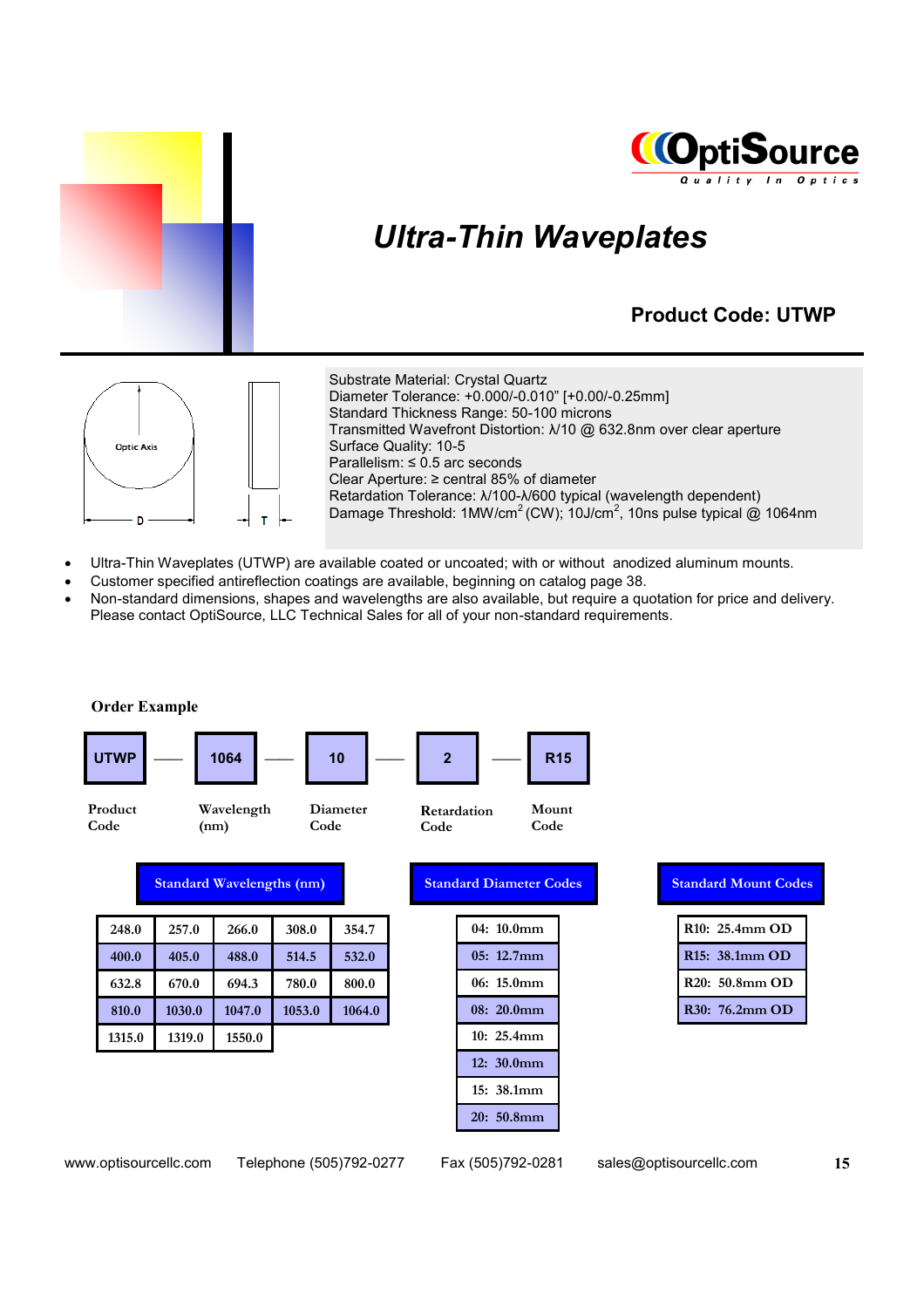

# *Dual-Order Waveplates*

### **Product Code: QWPD**



Substrate Material: Crystal Quartz Diameter Tolerance: +0.000/-0.010" [+0.00/-0.25mm] Standard Thickness Range: 0.100-3.00mm Transmitted Wavefront Distortion: λ/10 @ 632.8nm over clear aperture Surface Quality: 10-5 Parallelism: ≤ 0.5 arc seconds Clear Aperture: ≥ central 85% of diameter Retardation Tolerance: λ/100-λ/500 typical (wavelength dependent) Damage Threshold: 1MW/cm<sup>2</sup> (CW); 10J/cm<sup>2</sup>, 10ns pulse typical @ 1064nm

- Dual-Order Waveplates (QWPD) are available coated or uncoated; with or without anodized aluminum mounts.
- Customer specified antireflection coatings are available, beginning on catalog page 38.
- In the event that two requested wavelengths and retardations do not allow for the design to meet standard Opti-Source retardation tolerances, the customer will be requested to optimize for one wavelength and retardation.
- x Non-standard dimensions, shapes and wavelengths are also available, but require a quotation for price and delivery. Please contact OptiSource, LLC Technical Sales for all of your non-standard requirements.



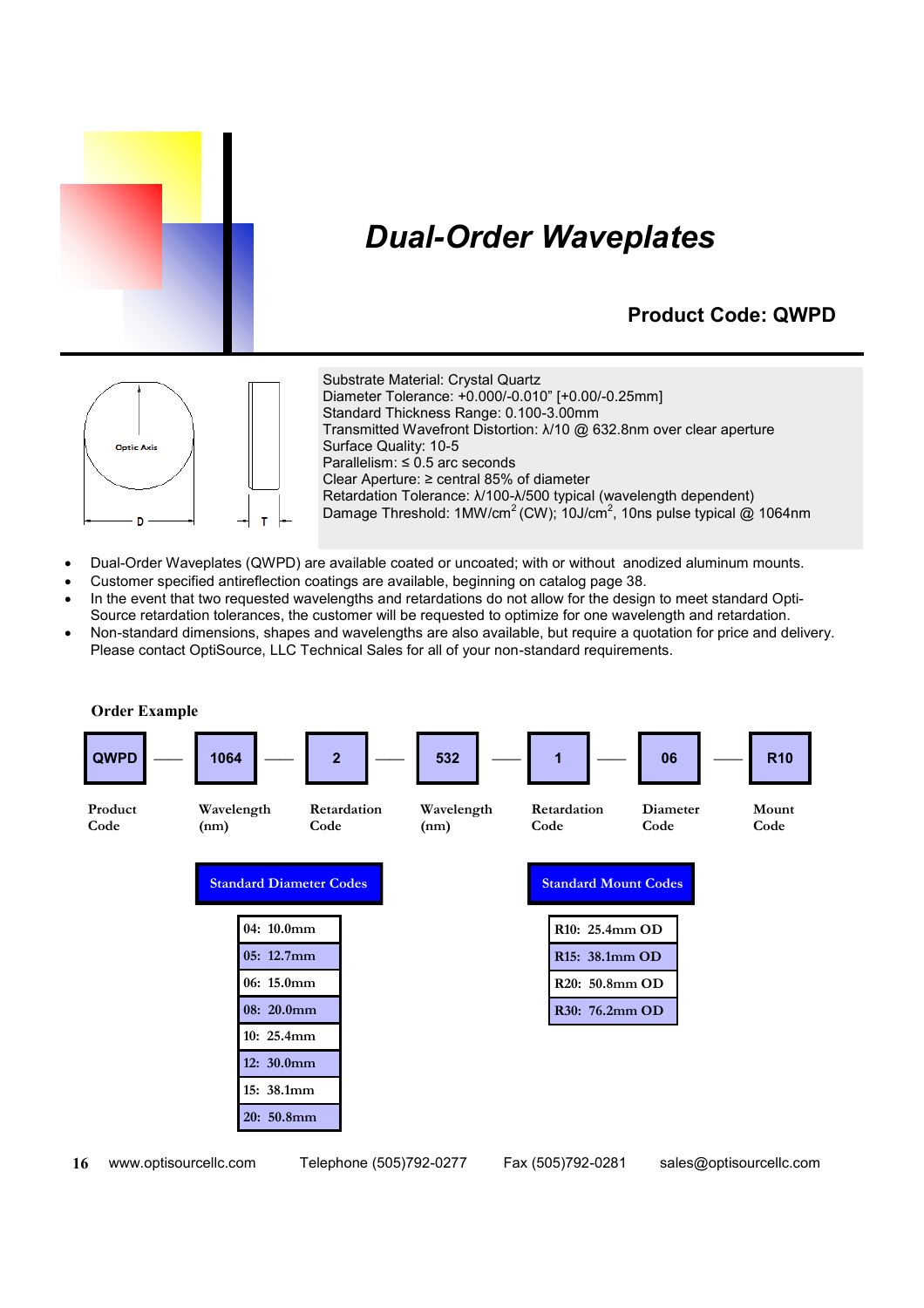



# *Compound Dual-Order Waveplates*

### **Product Code: QWPDC**



Substrate Material: Crystal Quartz Diameter Tolerance: +0.000/-0.010" [+0.00/-0.25mm]

Standard Thickness Range: 0.100-3.00mm Transmitted Wavefront Distortion: λ/10 @ 632.8nm over clear aperture

Surface Quality: 10-5 Parallelism: ≤ 0.5 arc seconds Clear Aperture: ≥ central 85% of diameter Retardation Tolerance: λ/100-λ/500 typical (wavelength dependent)

Damage Threshold: 1MW/cm<sup>2</sup> (CW); 10J/cm<sup>2</sup>, 10ns pulse typical @ 1064nm

- Compound Dual-Order Waveplates (QWPDC) are available coated or uncoated; with or without anodized aluminum mounts.
- Customer specified antireflection coatings are available, beginning on catalog page 38.
- In the event that two requested wavelengths and retardations do not allow for the design to meet standard Opti-Source retardation tolerances, the customer will be requested to optimize for one wavelength and retardation.
- The two plate design offers more thermal stability than the single plate design.
- Non-standard dimensions, shapes and wavelengths are also available, but require a quotation for price and delivery. Please contact OptiSource, LLC Technical Sales for all of your non-standard requirements.

**Order Example**

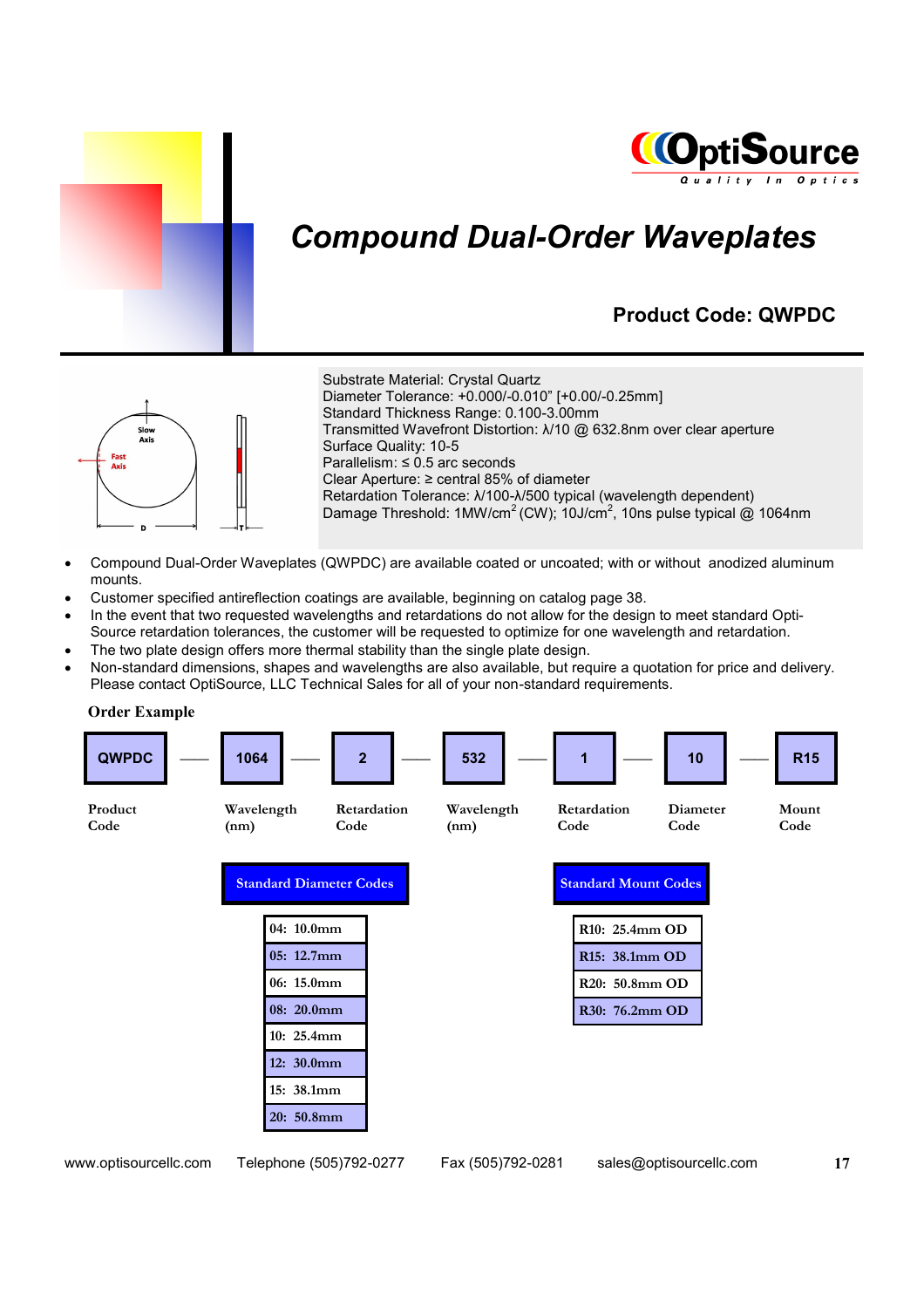

#### **Product Code: ACWP**



Substrate Material: Synthetic Crystal Quartz/Magnesium Fluoride Transmitted Wavefront Distortion: λ/4 @ 632.8nm over clear aperture Surface Quality: 40-20 Retardation Tolerance: λ/100 typical

**WAVELENGTH REGIONS: 450-650nm; 550-750nm, 650-1100nm, 1050- 1500nm**

Achromatic Waveplates (ACWP) are BBAR coated for their respective spectral region.

**Order Example**



|  | $06: 15.0 \text{ mm}$ |
|--|-----------------------|
|  | $10: 25.4 \text{ mm}$ |

#### **Standard Mount Sizes and CA**

| Optic<br><b>Diameter</b><br>(mm) | Mount diameter<br>and length (mm) | CA<br>(mm) | <b>MC</b>  |
|----------------------------------|-----------------------------------|------------|------------|
| 15.0                             | $25.4 \times 6.35$                | 12.8       | <b>R10</b> |
| 25.4                             | $30.0 \times 6.35$                | 21.6       | <b>R12</b> |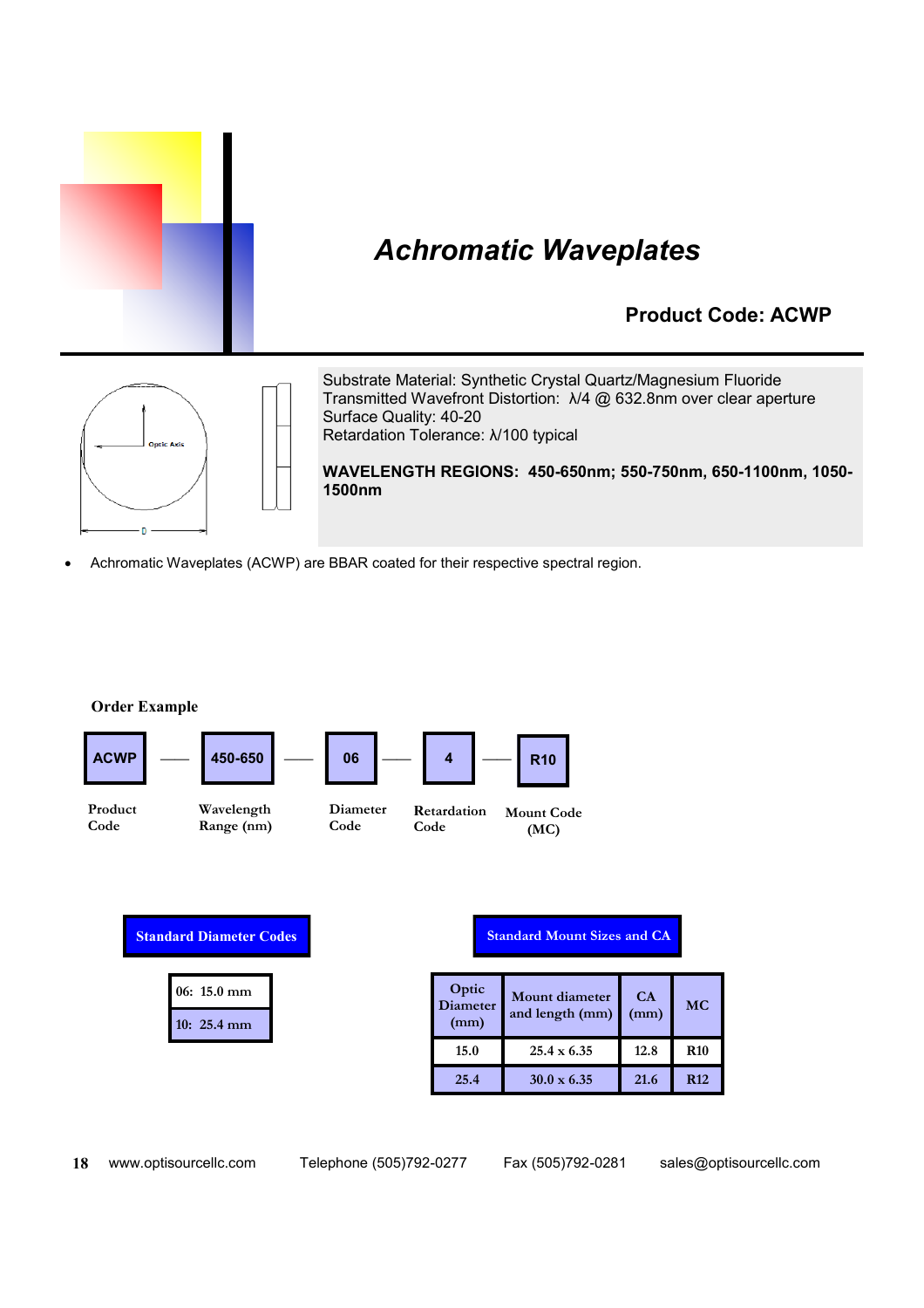

### **Product Code: ACWP**





www.optisourcellc.com Telephone (505)792-0277 Fax (505)792-0281 sales@optisourcellc.com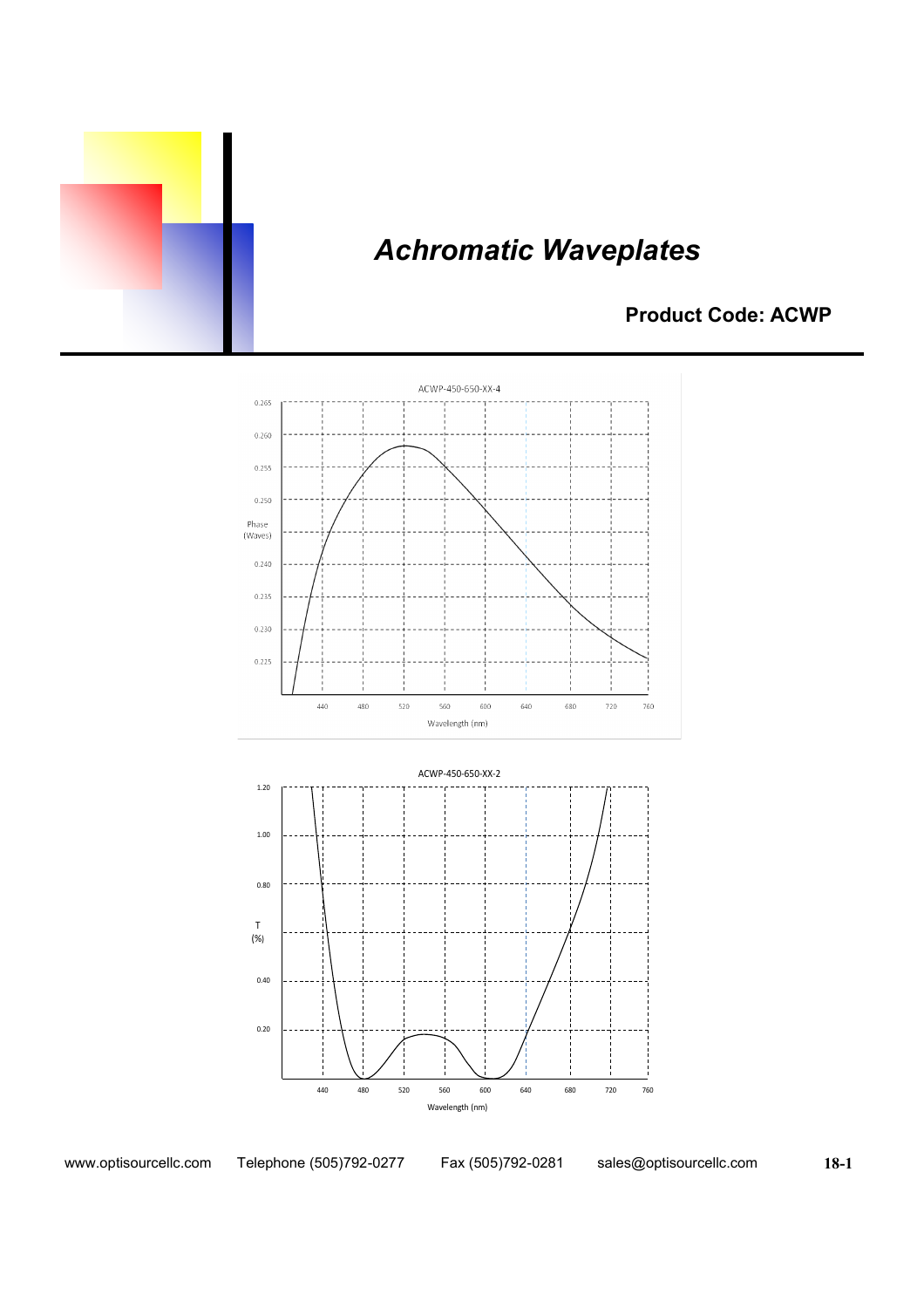

### **Product Code: ACWP**



**18-2** www.optisourcellc.com Telephone (505)792-0277 Fax (505)792-0281 sales@optisourcellc.com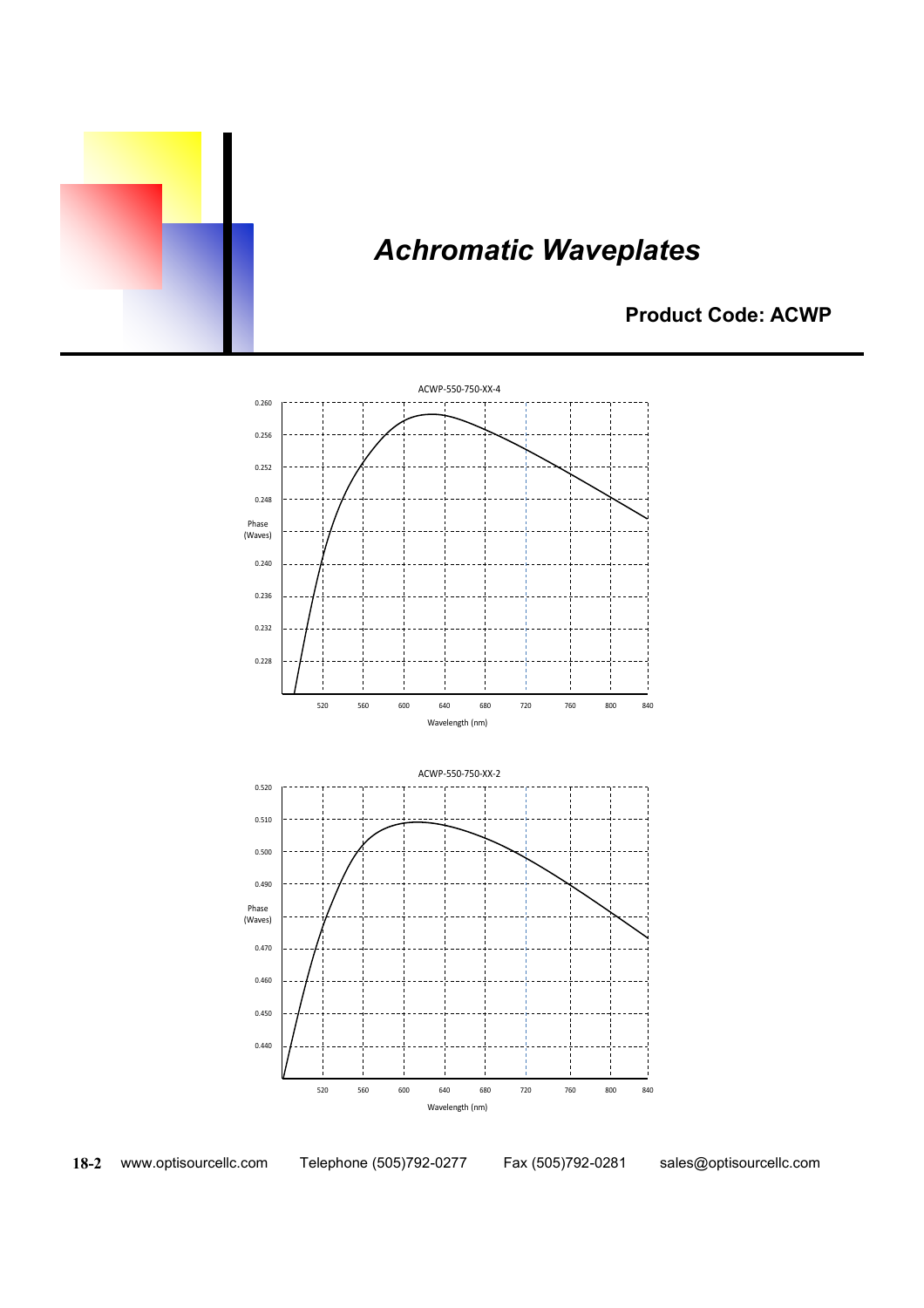

**Product Code: ACWP**



www.optisourcellc.com Telephone (505)792-0277 Fax (505)792-0281 sales@optisourcellc.com

 **18-3**